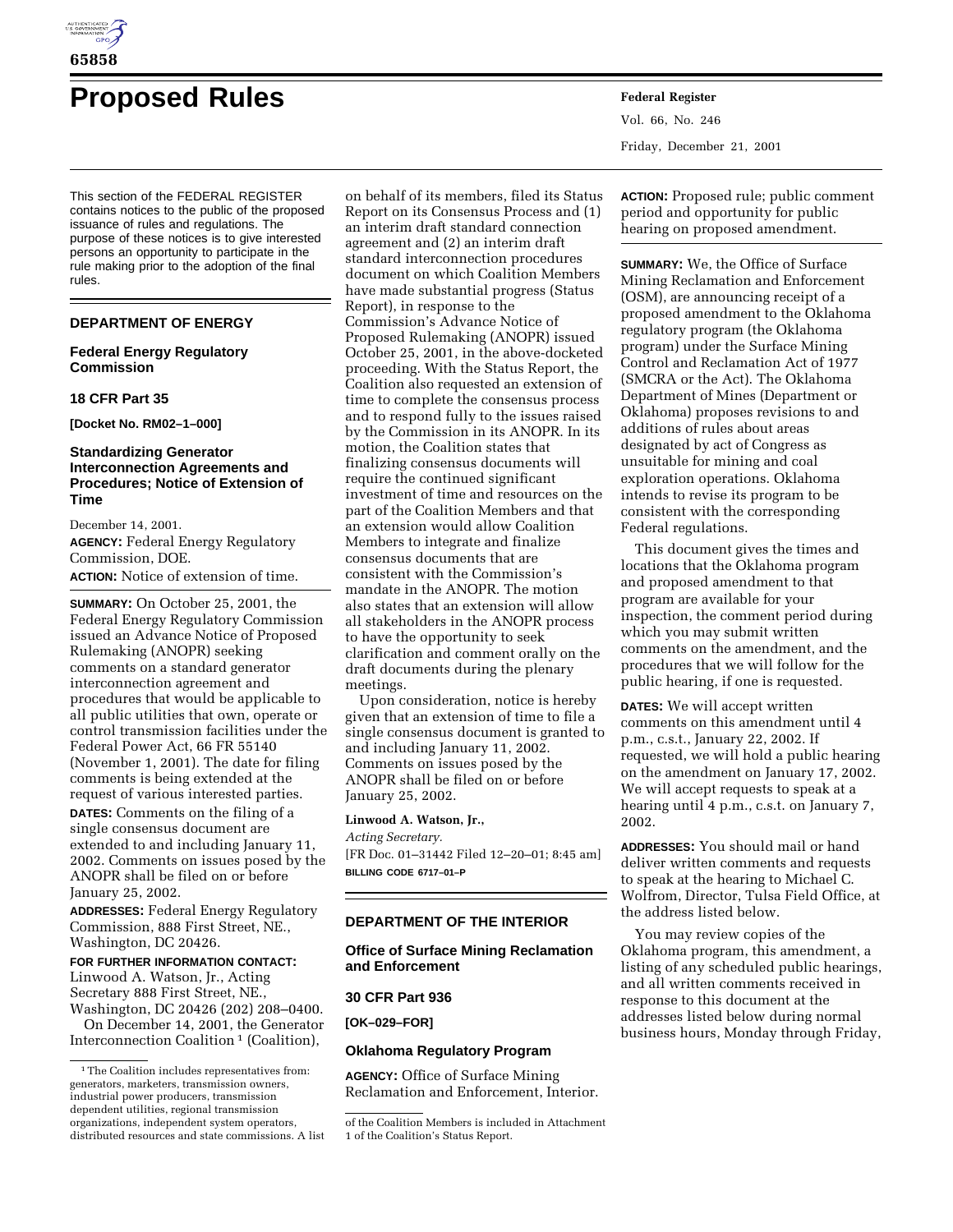excluding holidays. You may receive one free copy of the amendment by contacting OSM's Tulsa Field Office. Michael C. Wolfrom, Director, Tulsa

Field Office, Office of Surface Mining Reclamation and Enforcement, 5100 East Skelly Drive, Suite 470, Tulsa, Oklahoma 74135–6547, Telephone: (918) 581–6430, Internet: *mwolfrom@osmre.gov*

Mary Ann Pritchard, Director, Oklahoma Department of Mines, 4040 N. Lincoln Blvd., Suite 107, Oklahoma City, Oklahoma 73105, Telephone: (405) 521–3859, Internet: *maryann@guinan.osmre.gov*

#### **FOR FURTHER INFORMATION CONTACT:**

Michael C. Wolfrom, Director, Tulsa Field Office. Telephone: (918) 581– 6430. Internet: mwolfrom@osmre.gov.

#### **SUPPLEMENTARY INFORMATION:**

I. Background on the Oklahoma Program II. Description of the Proposed

- Amendment
- III. Public Comment Procedures
- IV. Procedural Determinations

## **I. Background on the Oklahoma Program**

Section 503(a) of the Act permits a State to assume primacy for the regulation of surface coal mining and reclamation operations on non-Federal and non-Indian lands within its borders by demonstrating that its program includes, among other things, ''a State law which provides for the regulation of surface coal mining and reclamation operations in accordance with the requirements of this Act . . .; and rules and regulations consistent with regulations issued by the Secretary pursuant to this Act.'' *See* 30 U.S.C.  $1253(a)(1)$  and  $(7)$ . On the basis of these criteria, the Secretary of the Interior conditionally approved the Oklahoma program on January 19, 1981. You can find background information on the Oklahoma program, including the Secretary's findings, the disposition of comments, and the conditions of approval of the Oklahoma program in the January 19, 1981, **Federal Register** (46 FR 4902). You can also find later actions concerning Oklahoma's program and program amendments at 30 CFR 936.15 and 936.16.

#### **II. Description of the Proposed Amendment**

By letter dated November 20, 2001 (Administrative Record No. OK–988.02), Oklahoma sent us an amendment to its program under SMCRA (30 U.S.C. 1201 *et seq.*). Oklahoma sent the amendment in response to an August 23, 2000, letter (Administrative Record No. OK–988) that we sent to Oklahoma in accordance

with 30 CFR 732.17(c). Oklahoma proposes to amend the Oklahoma Administrative Code (OAC) at Subchapter 7 (Areas Designated by Act of Congress as Unsuitable for Mining) and Subchapter 13 (General Requirements for Coal Exploration Operations). Below is a summary of the changes proposed by Oklahoma. The full text of the program amendment is available for you to read at the locations listed above under **ADDRESSES.**

#### *A. OAC 460:20–7–2 Authority*

Oklahoma proposes to revise its authority provision to read as follows:

The Department is authorized by Act to prohibit or limit surface coal mining operations on or near private, Federal, and other public lands, except for those operations which existed on August 3, 1977 or were subject to valid existing rights at the time the land came under the protection of 45 O.S. Section 783 and Section 460:20–7– 4.

## *B. OAC 460:20–7–3 Definitions*

Oklahoma proposes to remove its definition of ''surface coal mining operations which exist on the date of enactment.'' Oklahoma also proposes to revise its definition of ''valid existing rights.''

## *C. OAC 460:20–7–4 Areas Where Surface Coal Mining Operations Are Prohibited or Limited*

Oklahoma proposes to revise the introductory paragraph of OAC 460:20– 7–4 to read as follows:

No surface coal mining operations shall be conducted on the following lands unless those operations either have valid existing rights, as determined under Section 460:20– 7–5, or qualify for the exception for existing operations under Section 460:20–7–4.1.

Oklahoma also proposes minor wording, editorial, and punctuation changes to OAC  $460:20-7-4(2)$  through (5).

# *D. OAC 460:20–7–4.1 Exception for Existing Operations*

Oklahoma proposes to add this new section to describe those surface coal mining operations for which the provisions of OAC 460:20–7–4 do not apply.

#### *E. OAC 460:20–7–5 Procedures*

Oklahoma proposes to revise this section to describe the procedures applicants for surface coal mining operation permits must follow when requesting a valid existing rights determination. This section also describes the evaluation procedures and decision-making criteria the regulatory

authority will follow when making a valid existing rights determination.

## *F. OAC 460:20–13–5 Permit Requirements for Exploration Removing More Than 250 Tons of Coal*

1. At OAC 460:20–13–5(b)(14), Oklahoma proposes to require applicants for coal exploration permits to include the following information in their applications:

For any lands listed in Section 460:20–7– 4 of this Chapter, a demonstration that, to the extent technologically and economically feasible, the proposed exploration activities have been designed to minimize interference with the values for which those lands were designated as unsuitable for surface coal mining operations. The application must include documentation of consultation with the owner of the feature causing the land to come under the protection of Section 460:20– 7–4 of this Chapter, and, when applicable, with the agency with primary jurisdiction over the feature with respect to the values that caused the land to come under the protection of Section 460:20–7–4 of this Chapter.

2. At OAC 460:20–13–5(d)(2)(D), Oklahoma proposes to add the following new requirement that it will use when making decisions on applications for coal exploration permits:

With respect to exploration activities on any lands protected under Section 460:20–7– 4 of this Chapter, minimize interference, to the extent technologically and economically feasible, with the values for which those lands were designated as unsuitable for surface coal mining operations. Before making this finding, the Department must provide reasonable opportunity to the owner of the feature causing the land to come under the protection of Section 460:20–7–4 of this Chapter, and when applicable, to the agency with primary jurisdiction over the feature with respect to the values that caused the land to come under the protection of Section 460:20–7–4 of this Chapter, to comment on whether the finding is appropriate.

#### **III. Public Comment Procedures**

Under the provisions of 30 CFR 732.17(h), we are seeking your comments on whether the amendment satisfies the applicable program approval criteria of 30 CFR 732.15. If we approve the amendment, it will become part of the State program.

#### *Written Comments*

Send your written or electronic comments to OSM at the address given above. Your written comments should be specific, pertain only to the issues proposed in this rulemaking, and include explanations in support of your recommendations. We will not consider or respond to your comments when developing the final rule if they are received after the close of the comment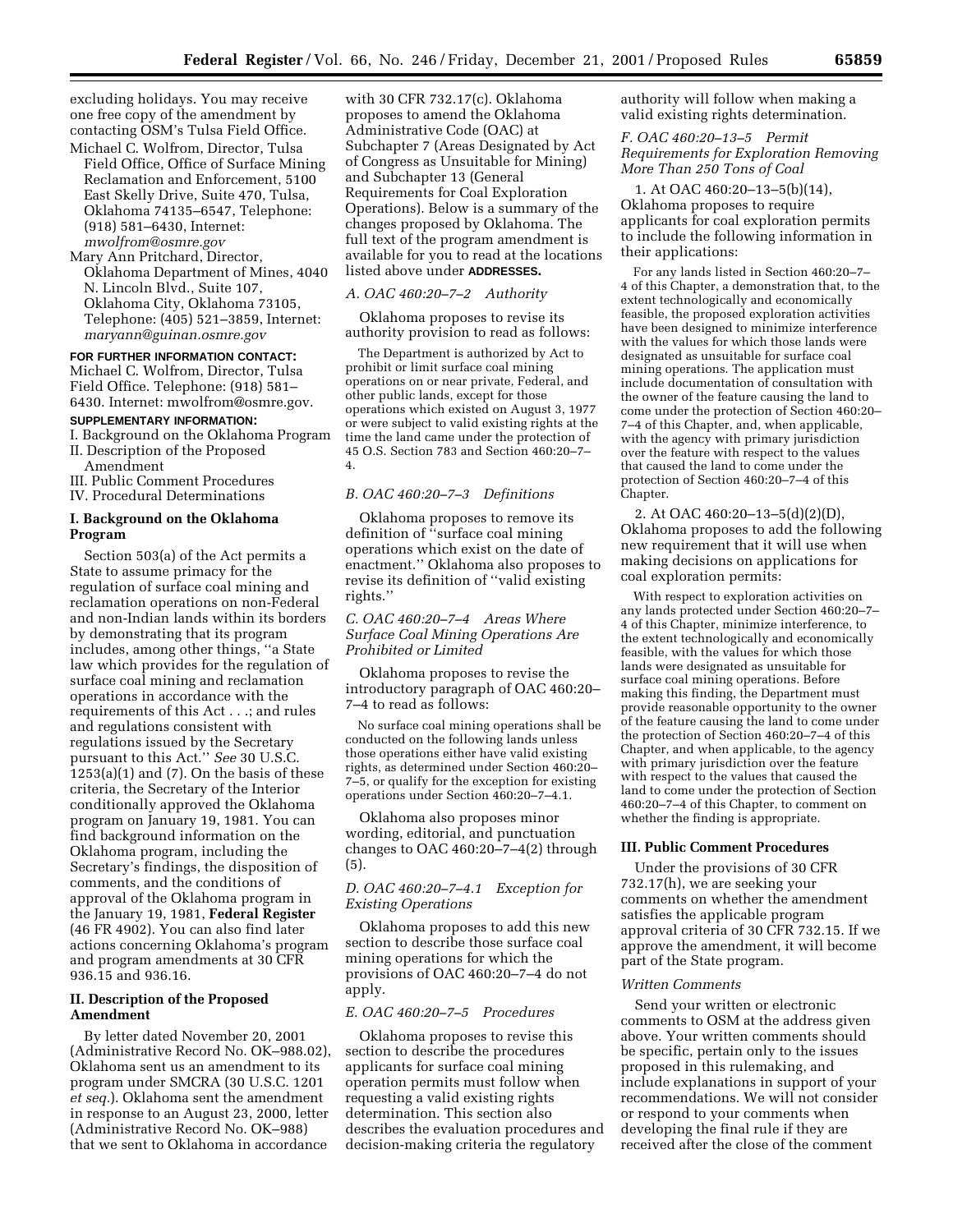period *(see* **DATES**). We will make every attempt to log all comments into the administrative record, but comments delivered to an address other than the Tulsa Field Office may not be logged in.

#### *Electronic Comments*

Please submit Internet comments as an ASCII or Word file avoiding the use of special characters and any form of encryption. Please also include ''Attn: [OK–029–FOR]'' and your name and return address in your Internet message. If you do not receive a confirmation that we have received your Internet message, contact the Tulsa Field Office at (918) 581–6430.

## *Availability of Comments*

We will make comments, including names and addresses of respondents, available for public review during normal business hours. We will not consider anonymous comments. If individual respondents request confidentiality, we will honor their request to the extent allowable by law. Individual respondents who wish to withhold their name or address from public review, except for the city or town, must state this prominently at the beginning of their comments. We will make all submissions from organizations or businesses, and from individuals identifying themselves as representatives or officials of organizations or businesses, available for public review in their entirety.

#### *Public Hearing*

If you wish to speak at the public hearing, contact the person listed under **FOR FURTHER INFORMATION CONTACT** by 4:00 p.m., c.s.t. on January 7, 2002. If you are disabled and need special accommodations to attend a public hearing, contact the person listed under **FOR FURTHER INFORMATION CONTACT**. We will arrange the location and time of the hearing with those persons requesting the hearing. If no one requests an opportunity to speak, we will not hold a hearing.

To assist the transcriber and ensure an accurate record, we request, if possible, that each person who speaks at the public hearing provide us with a written copy of his or her comments. The public hearing will continue on the specified date until everyone scheduled to speak has been given an opportunity to be heard. If you are in the audience and have not been scheduled to speak and wish to do so, you will be allowed to speak after those who have been scheduled. We will end the hearing after everyone scheduled to speak and others present in the audience who wish to speak, have been heard.

## *Public Meeting*

If only one person requests an opportunity to speak, we may hold a public meeting rather than a public hearing. If you wish to meet with us to discuss the amendment, please request a meeting by contacting the person listed under **FOR FURTHER INFORMATION CONTACT**. All such meetings are open to the public and, if possible, we will post notices of meetings at the locations listed under **ADDRESSES**. We will make a written summary of each meeting a part of the administrative record.

## **IV. Procedural Determinations**

#### *Executive Order 12630—Takings*

This rule does not have takings implications. This determination is based on the analysis performed for the counterpart Federal regulation.

## *Executive Order 12866—Regulatory Planning and Review*

This rule is exempted from review by the Office of Management and Budget under Executive Order 12866.

## *Executive Order 12988—Civil Justice Reform*

The Department of the Interior has conducted the reviews required by section 3 of Executive Order 12988 and has determined that this rule meets the applicable standards of subsections (a) and (b) of that section. However, these standards are not applicable to the actual language of State regulatory programs and program amendments because each program is drafted and promulgated by a specific State, not by OSM. Under sections 503 and 505 of SMCRA (30 U.S.C. 1253 and 1255) and the Federal regulations at 30 CFR 730.11, 732.15, and 732.17(h)(10), decisions on proposed State regulatory programs and program amendments submitted by the States must be based solely on a determination of whether the submittal is consistent with SMCRA and its implementing Federal regulations and whether the other requirements of 30 CFR parts 730, 731, and 732 have been met.

#### *Executive Order 13132—Federalism*

This rule does not have Federalism implications. SMCRA delineates the roles of the Federal and State governments with regard to the regulation of surface coal mining and reclamation operations. One of the purposes of SMCRA is to ''establish a nationwide program to protect society and the environment from the adverse effects of surface coal mining operations.'' Section 503(a)(1) of SMCRA requires that State laws

regulating surface coal mining and reclamation operations be ''in accordance with'' the requirements of SMCRA. Section 503(a)(7) requires that State programs contain rules and regulations ''consistent with'' regulations issued by the Secretary pursuant to SMCRA.

# *Executive Order 13211—Regulations That Significantly Affect the Supply, Distribution, or Use of Energy*

On May 18, 2001, the President issued Executive Order 13211 which requires agencies to prepare a Statement of Energy Effects for a rule that is (1) considered significant under Executive Order 12866, and (2) likely to have a significant adverse effect on the supply, distribution, or use of energy. Because this rule is exempt from review under Executive Order 12866 and is not expected to have a significant adverse effect on the supply, distribution, or use of energy, a Statement of Energy Effects is not required.

# *National Environmental Policy Act*

This rule does not require an environmental impact statement because section 702(d) of SMCRA (30 U.S.C. 1292(d)) provides that agency decisions on proposed State regulatory program provisions do not constitute major Federal actions within the meaning of section 102(2)(C) of the National Environmental Policy Act (42 U.S.C. 4332(2)(C).

#### *Paperwork Reduction Act*

This rule does not contain information collection requirements that require approval by OMB under the Paperwork Reduction Act (44 U.S.C. 3507 *et seq.*).

#### *Regulatory Flexibility Act*

The Department of the Interior certifies that this rule will not have a significant economic impact on a substantial number of small entities under the Regulatory Flexibility Act (5 U.S.C. 601 *et seq.*). The State submittal, which is the subject of this rule, is based upon counterpart Federal regulations for which an economic analysis was prepared and certification made that such regulations would not have a significant economic effect upon a substantial number of small entities. In making the determination as to whether this rule would have a significant economic impact, the Department relied upon the data and assumptions for the counterpart Federal regulations.